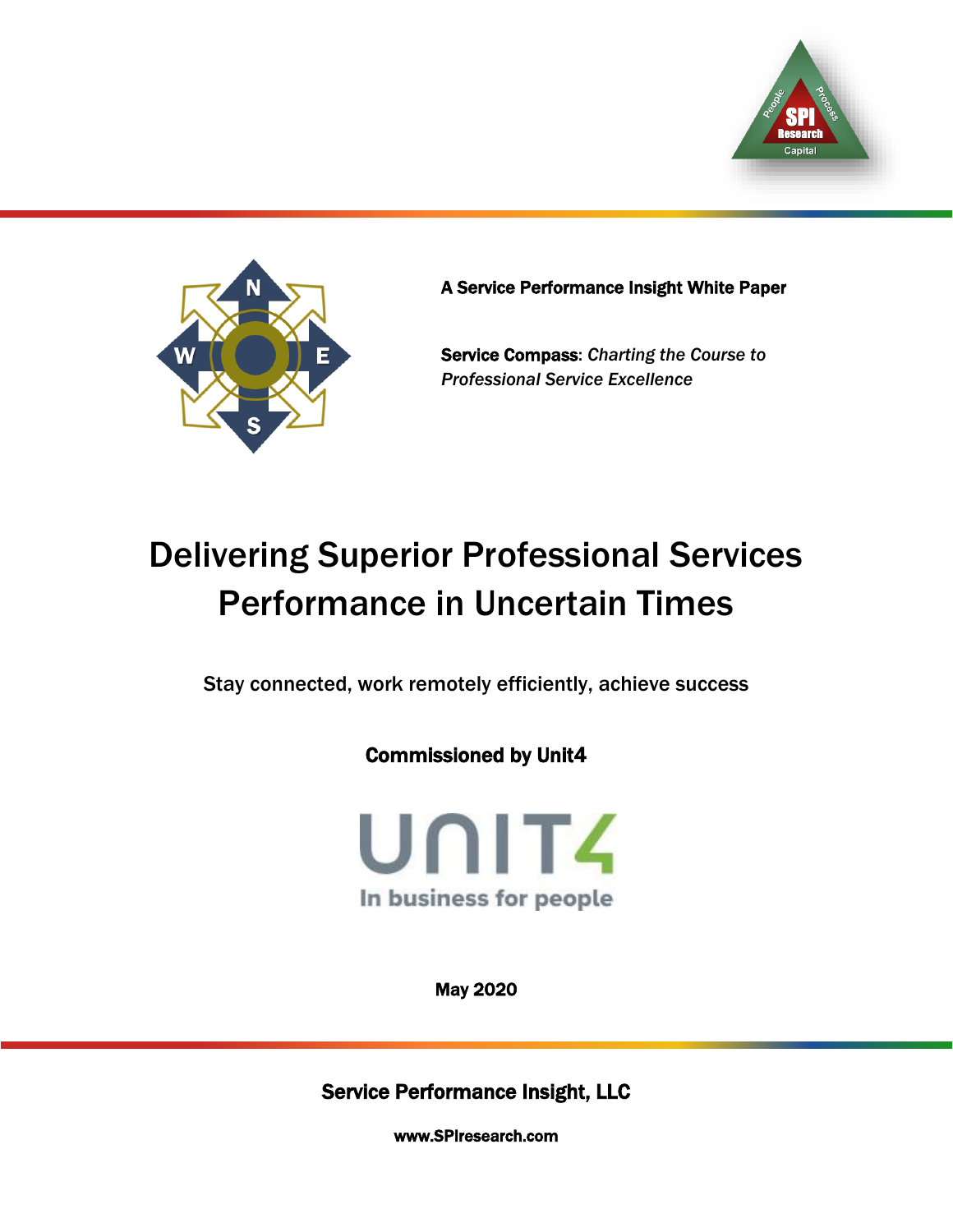# **Table of Contents**

# **Figures**

# **Tables**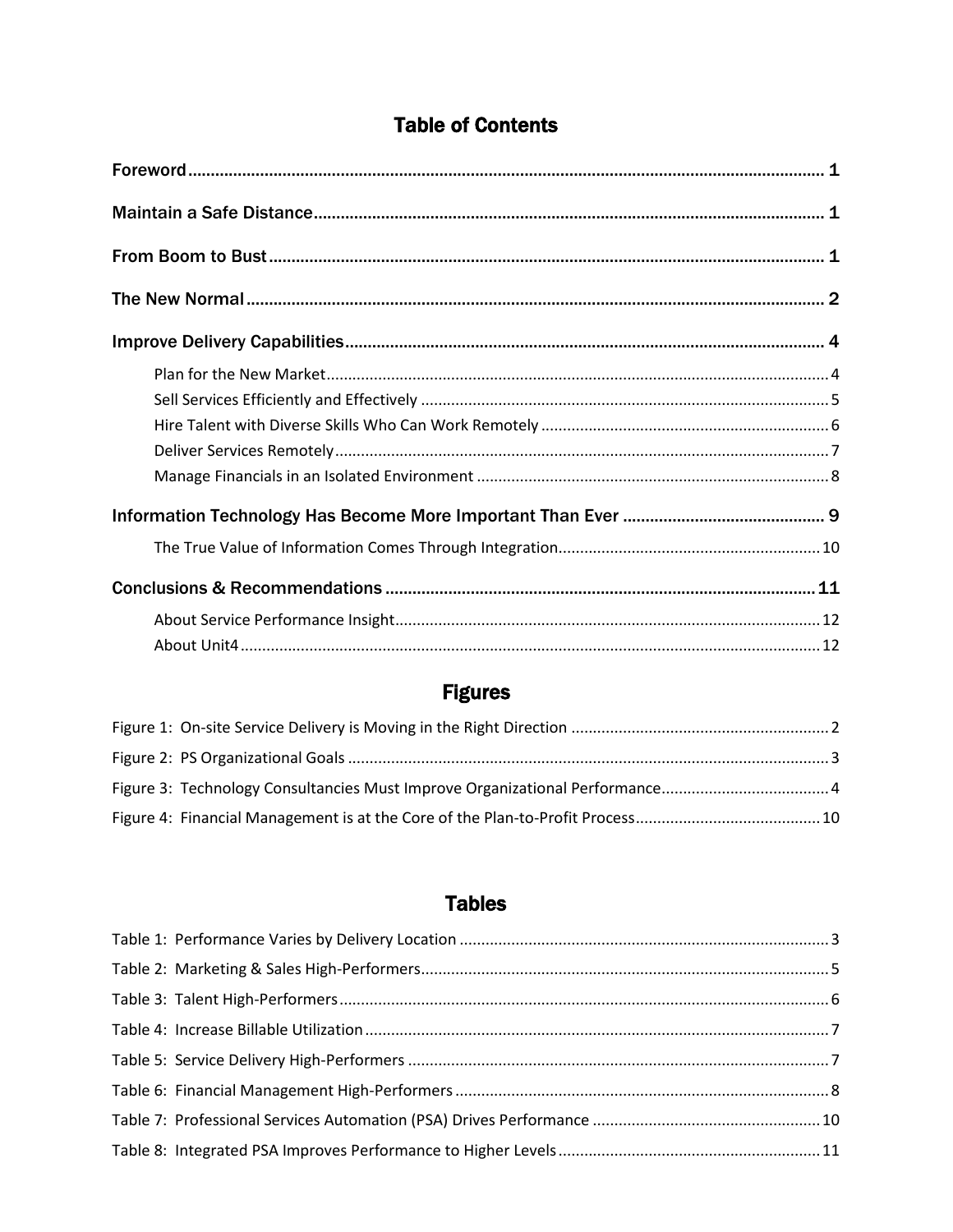# <span id="page-2-0"></span>Foreword

When 2020 began, few could have predicted the magnitude of change in the geopolitical, public health and business environment over the upcoming months. As the second quarter of 2020 began, the world looked much different. Fear reached epic proportions, and no one really knew what lay ahead. Governments realize they must balance the safety of its citizens against the ability of business to generate income to pay salaries and for all the government programs, especially those that improve safety and quality of life.

Many countries closed their doors and limited travel to take the precautions necessary to reduce the effects of the Coronavirus (COVID-19) and improve the probability of a healthy world in the coming months. The concept of "social distancing" has become a critical concept for the long-term viability of the human race. In business, this concept can be more difficult to implement. However, in many markets, such as Professional Services (PS), firms are better prepared to conduct consulting engagements remotely and therefore reduce the potential of spreading viruses.

In this executive white paper, SPI Research will analyze and highlight some of the areas where professional services organizations (PSOs) can improve performance given the changing world. As one might expect, technology will play an increasingly important role to help organizations achieve both financial and health related goals. The data taken for this white paper comes from 339 consultancies in the technology related fields such as management and IT consulting, software, and SaaS professional services.

## <span id="page-2-1"></span>Maintain a Safe Distance

Coronavirus (COVID - 19) has thrown the market a serious curveball. The virus takes long enough to incubate that people shaking hands today might not notice the illness for a week or more. Therefore, social distancing (people maintaining separation of at least six feet from each other) is one of the few ways to minimize the risk of the coronavirus. Companies in every industry have turned to technologies such as videoconferencing (Microsoft Teams, Zoom, etc.) to improve the ability to conduct business efficiently, while maintaining a safe distance. The Professional Services market has moved in this direction for some time. However, its use has increased exponentially in recent months as a result of the pandemic. Cloud-based computing, which was built to support a mobile workforce, has also taken off over the past decade.

# <span id="page-2-2"></span>From Boom to Bust

2019 was one of the best years of PS performance SPI Research has ever seen. SPI Research's annual benchmark survey (*2020 Professional Services Maturity™ Benchmark report*) even had a sailboat on its cover with the theme of "smooth sailing", denoting how well the PS market had performed over the past few years. Solid increases in revenue, profit and both client and employee satisfaction highlighted just how well the PS market was doing. But in came 2020, and it seems like the world has changed. Plans made at the end of 2019 have become irrelevant for many PSOs, and their executives must rapidly adapt to a new work environment. Now, most industries suffer layoffs and furloughs, but the question is "how will they bring employees back and win both employee and client confidence?" This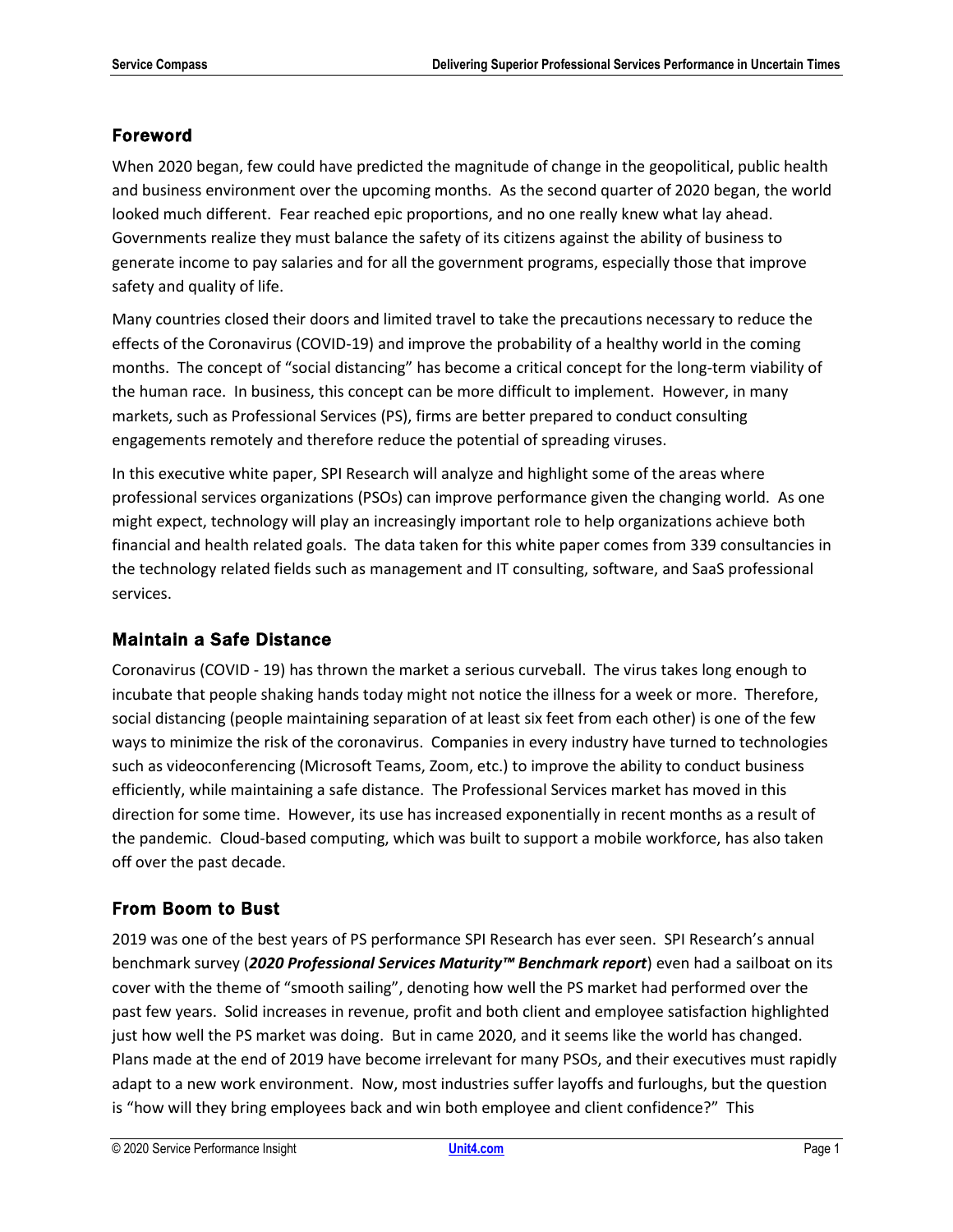environment will alter the professional services landscape for some time, just as it has other industries. Only the strong will survive, and the competitive landscape will change as PS executives look to mergers and acquisitions over the next few years. Information, as usually is the case, will become *even more important* as PSOs work to improve performance in a time of economic uncertainty. PSOs that do not optimize their data, will set themselves up to fail.

# <span id="page-3-0"></span>The New Normal

Professional Services, like many other industries, has begun to see what the future looks like in terms of daily operations. Because the PS market is talent-driven, as opposed to manufacturing or distribution, organizations will look to manage their people in different ways going forward. While in-person contact is important, safety concerns and a reduction in physical contact (i.e. shaking hands) will be a point of emphasis for talent-driven firms. Therefore, taking advantage of the technologies to conduct meetings and manage consulting projects remotely will become the norm. Years ago, it would be difficult to manage people remotely and ensure they are working efficiently to achieve the goals. Now, with cloudbased technologies, online collaboration in real-time is possible. People can manage their work processes remotely and show deliverables at the end of each day. This new environment enables PSOs to run more efficiently, with a reduction in the amount of both travel and inactive time that normally occurs in office environments. SPI Research is not recommending total isolation by any means, but an

increase in remote work will enable PSOs to reduce the transfer of viruses and other health issues.

When analyzing the last three years of data, highlighted in Figure 1, it is apparent that the trend of on-site billable work is going down in professional services. This trend has occurred for some time, as PSOs both trust their employees more, and have the tools available to help manage a remote workforce. The recent health-

<span id="page-3-1"></span>

related issues have only increased offsite work. And as long as management has the tools to ensure work is completed on-time and on-budget, and at high levels of quality, this trend will continue. Much of this is new for many PSOs that have always done work on site. But times are changing and it is important that these organizations work to deliver services remotely when possible.

Working remotely will also shift other areas of the PSO. As more people work from home, PSOs will invest fewer dollars in expensive office space. Classroom training will become less prevalent as online education increases in use. Much of the work for consultants will be over the Internet, from meeting with healthcare providers to ordering personal items, all enabling consultants to spend more time doing billable work for the PSO.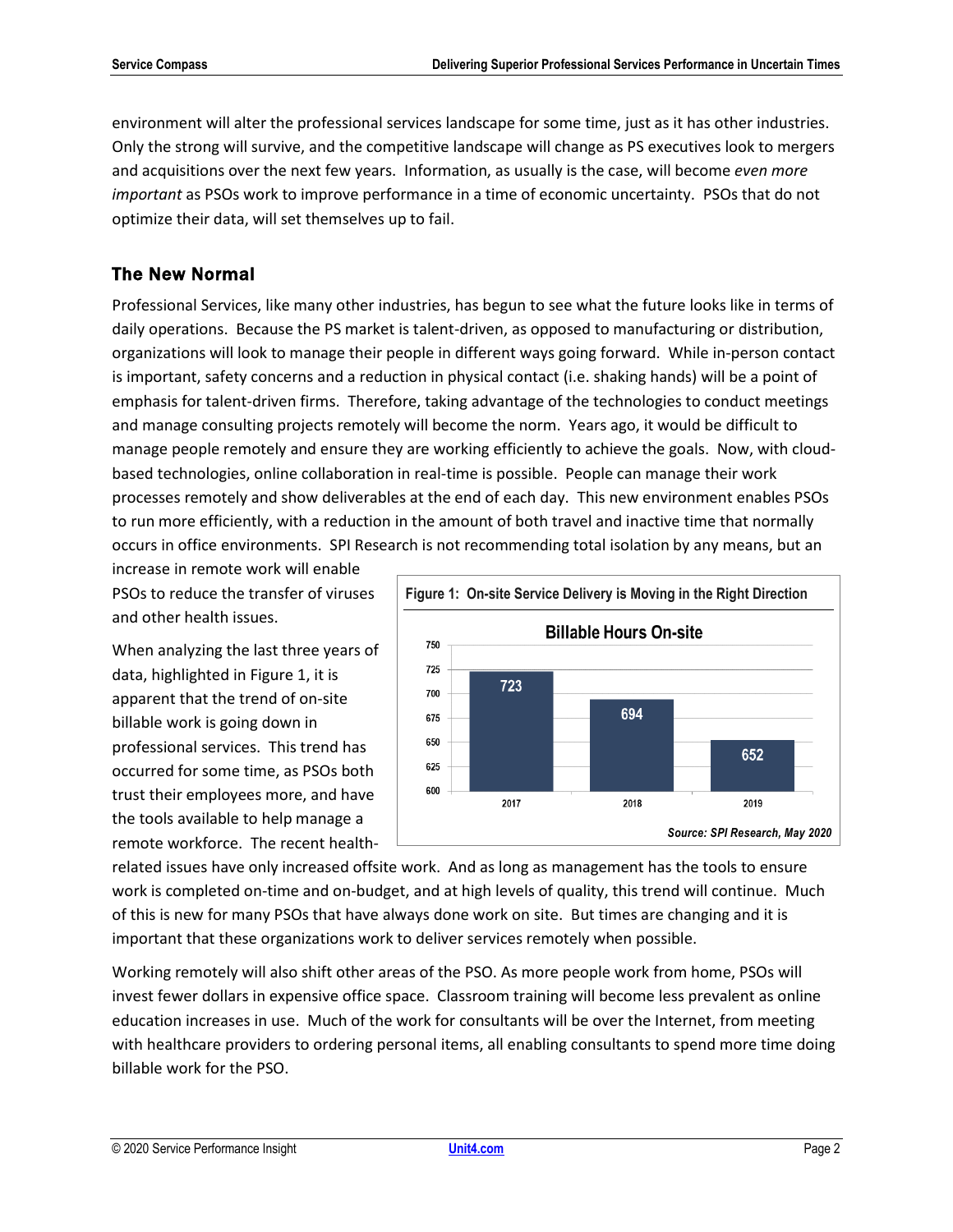There are quantifiable benefits of working remotely. SPI Research compared those organizations that average under 50% on-site delivery to those with over 50% and found some interesting differences. There are many reasons why consulting firms prefer their consultants be onsite. Many of the KPIs SPI Research analyzed highlight the benefits of working on-site. However, some of the most critical KPIs improve greatly as

<span id="page-4-1"></span>

| Table 1: Performance Varies by Delivery Location |                               |                                       |     |  |
|--------------------------------------------------|-------------------------------|---------------------------------------|-----|--|
| <b>Key Performance Indicator (KPI)</b>           | Over<br>50%<br><b>Offsite</b> | <b>Under</b><br>50%<br><b>Offsite</b> |     |  |
| Year-over-year change in PS revenue              | 11.6%                         | 11.1%                                 | 5%  |  |
| New clients                                      | 36.7%                         | 31.2%                                 | 18% |  |
| <b>Total attrition</b>                           | 13.0%                         | 13.6%                                 | 5%  |  |
| Use a standardized delivery methodology          | 74.0%                         | 64.2%                                 | 15% |  |
| Project margin                                   | 37.6%                         | 35.8%                                 | 5%  |  |
| Profit (EBITDA %)                                | 16.5%                         | 14.1%                                 | 16% |  |
| Source: SPI Research, May 2020                   |                               |                                       |     |  |

PSOs shift their service delivery off-site. Table 1 highlights just a few KPIs. Billable utilization increases when employees do not have to travel, and the improved efficiency shows up in increased margins, and eventually higher profitability for PSOs. SPI Research does not recommend shifting all work remotely, but where the organization can be more efficient and deliver sufficient client satisfaction.

Just because the work environment has changed does not mean organizational objectives must. PS executives will continue to look for revenue growth and profitability regardless of the situation (Figure 2). They understand during difficult times their success might not be as great, but still, they must

venture on while recalibrating plans. They will also continue to focus on both employee and client satisfaction, especially during difficult times.

Executives also know it could take longer to close deals than in the past. To succeed, they must improve both internal and external communications. More upfront work must be done in the planning process, and coordination with

<span id="page-4-0"></span>

every department is critical. Client organizations will also look to reduce risk, so PSOs must expect more fixed-time / fixed-fee work. Leading PSOs excel with this type of engagement, but it is not easy, which is why coordination among all PS departments is so critical.

Issues that arise must also be managed remotely, and risk management becomes increasingly important. PS executives know that whatever they promise for the delivery of services must be kept. And client organizations appreciate their professional services partners who work hard to deliver during difficult times. In order to maintain or improve performance during the current market volatility, PS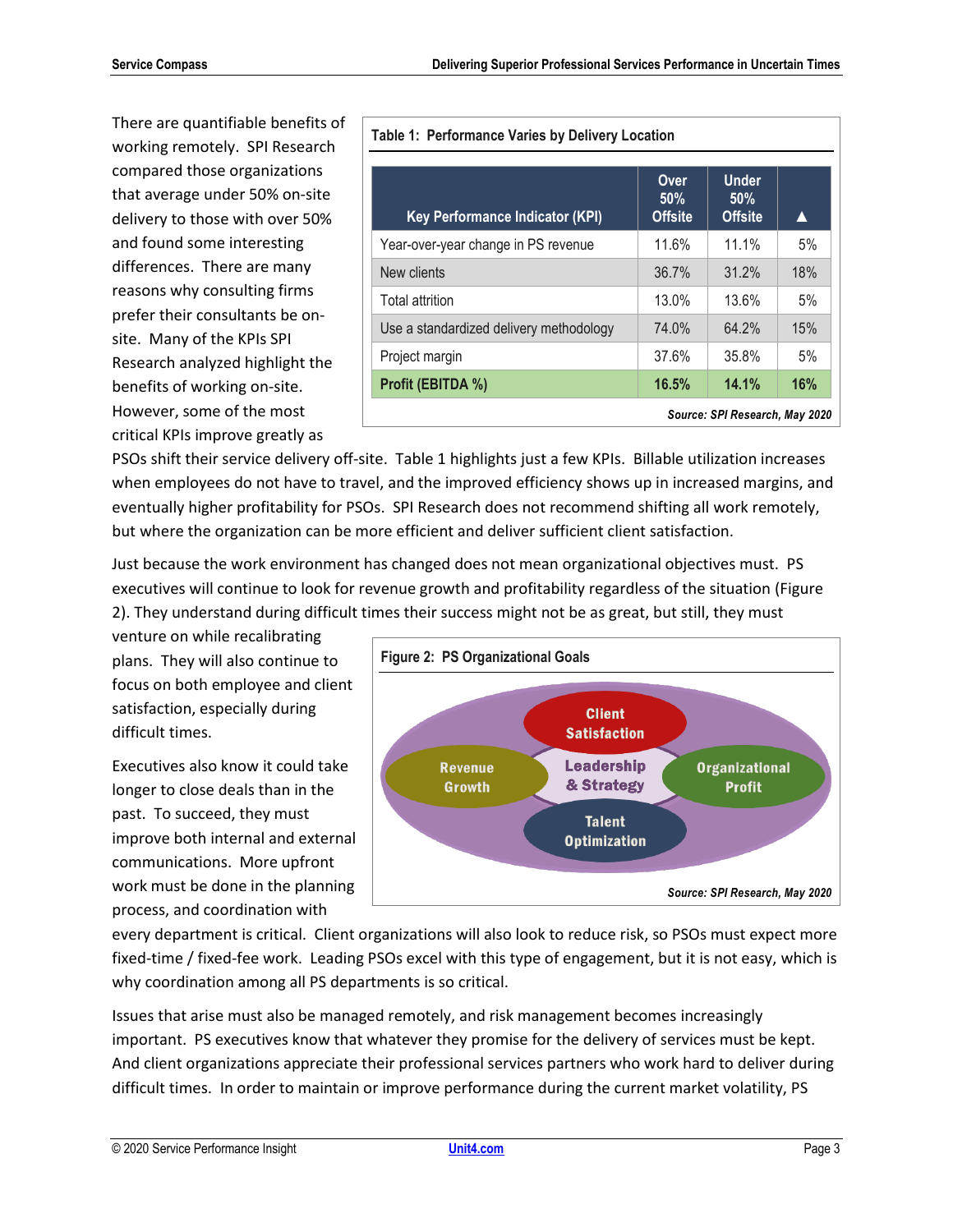executives must analyze operations throughout their organization. The following sections highlight some of the areas where PSOs must increase their efforts to improve performance to get through these difficult times.

## <span id="page-5-0"></span>Improve Delivery Capabilities

Figure 3 shows the results of the 339 technology related consultancies over 2019. Unfortunately, most analysts expect the numbers in 2020 to be much lower. However, regardless of the circumstances, PS executives must continue to utilize every tool at their disposal to improve organizational performance. The table highlights differences between those organizations operating at the lowest levels of efficiency (Level 1), to those operating at the highest level (Level 5).

|                                                  | Level 1<br><b>Initiated</b> | Level 2<br><b>Piloted</b> | Level 3<br><b>Deployed</b> | Level 4<br>Institutionalized | Level 5<br><b>Optimized</b> |
|--------------------------------------------------|-----------------------------|---------------------------|----------------------------|------------------------------|-----------------------------|
|                                                  |                             |                           |                            |                              |                             |
|                                                  |                             |                           |                            |                              |                             |
| Confidence in PS leadership (5 pt. scale)        | 3.35                        | 3.95                      | 4.29                       | 4.74                         | 5.00                        |
| Year-over-year change in PS revenue              | $8.4\%$                     | $9.0\%$                   | 13.3%                      | 14.3%                        | 17.3%                       |
| Bid-to-win ratio (per 10 bids)                   | 4.27                        | 4.93                      | 5.72                       | 5.66                         | 7.30                        |
| Deal pipeline relative to qtr. bookings forecast | 144%                        | <b>180%</b>               | 197%                       | 194%                         | 291%                        |
| Employee billable utilization                    | 56.3%                       | 68.3%                     | 77.5%                      | 83.1%                        | 87.0%                       |
| Projects delivered on-time                       | 63.9%                       | 76.7%                     | 83.7%                      | 90.7%                        | 93.4%                       |
| Annual revenue per billable consultant (k)       | \$84                        | \$168                     | \$234                      | \$284                        | \$310                       |
| Annual revenue per employee (k)                  | \$57                        | \$126                     | \$191                      | \$243                        | \$263                       |
| <b>Profit (EBITDA)</b>                           | 0.4%                        | 10.2%                     | 12.8%                      | 20.7%                        | 26.0%                       |

#### <span id="page-5-2"></span>**Figure 3: Technology Consultancies Must Improve Organizational Performance**

#### *Source: SPI Research, May 2020*

It is very important the organization works with a singular focus, which can be increasingly difficult during periods where so many employees work remotely. That is why PSOs must embark on a data strategy to ensure everyone is working with the common set of information and understands their specific goals, objectives, and processes. With one common set of information and collaboration utilizing various technologies, employees can work more efficiently, especially during times when they work in isolation.

#### <span id="page-5-1"></span>Plan for the New Market

The first thing PS executives must do is plan for the upcoming year, realizing they do not know exactly how the pandemic and subsequent regulations will impact operations. Normally, they would conduct roundtable discussions in-person to hash out detailed plans. Now, they are forced to work in isolation, but fortunately have the tools available to collaborate as if they were meeting in person. PS leaders must begin to reevaluate and analyze target markets, services, and clients – focused on high-value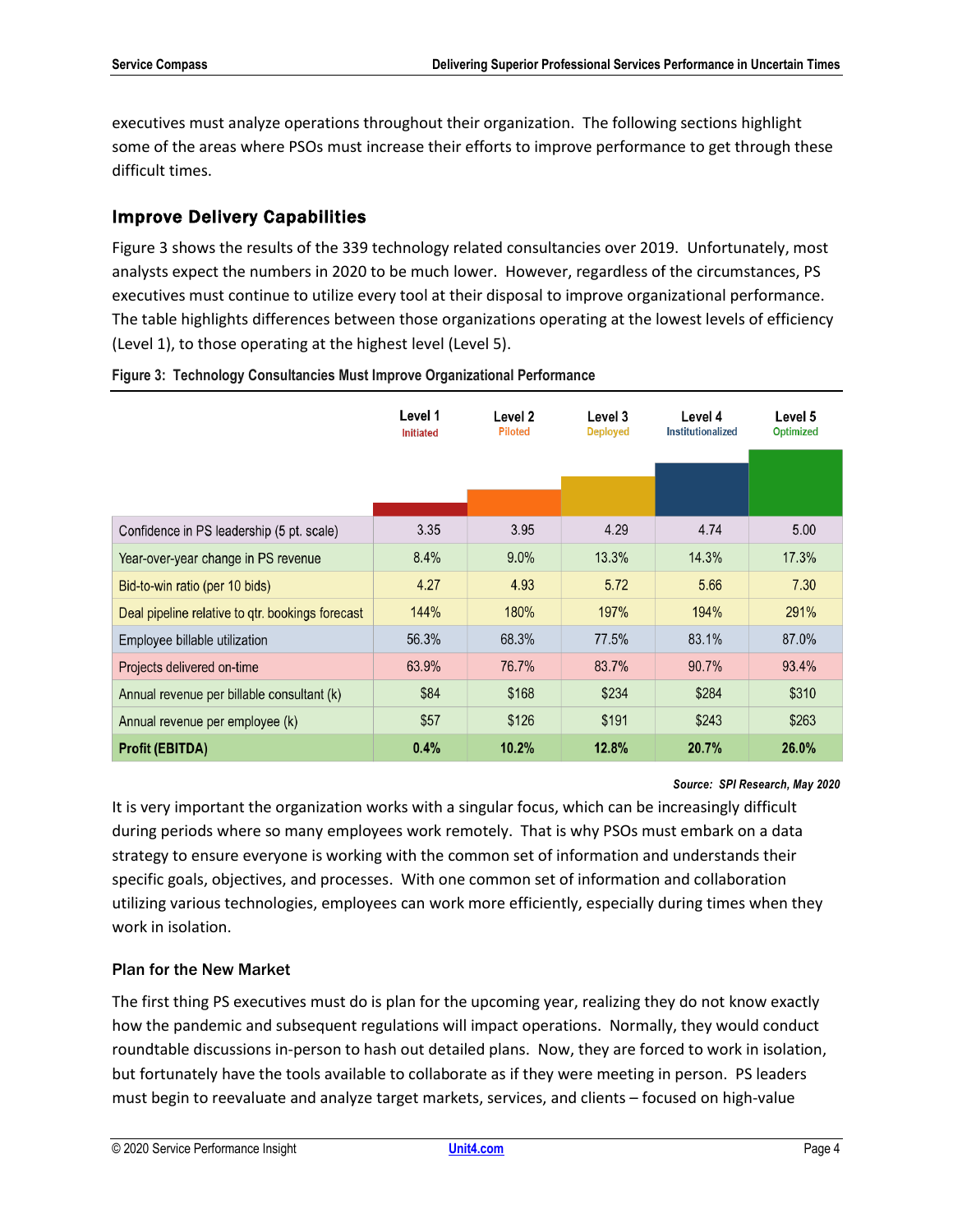segments. Some clients may no longer be in position to purchase professional services or may need other services in order to survive.

The goal for many PSO's is to navigate the next six months to one-year and maintain business continuity – and potentially thrive! Lower performing firms will suffer and could ultimately go out of business. Leading firms will take this moment in time to increase headcount through aggressive hiring practices or mergers and acquisitions. Regardless, only the strong will survive!

#### <span id="page-6-0"></span>Sell Services Efficiently and Effectively

Working remotely or in isolation will put additional pressure on marketing and sales. The creation of marketing campaigns is usually done sitting around a table, with experts collaborating. Now, these same individuals will build campaigns remotely utilizing online collaborative tools. PSOs that depend on outside agencies for marketing support will also use remote tools.

In terms of sales, more work will be required to better get to know potential clients. No longer will they be able to take these individuals out to lunch, shake hands, and really get to know one another on a more personal basis. Much of the work will be done over teleconferencing, email, and phones.

Greater focus must be on building pipeline, winning bids, and building backlog. Success in these areas allows them to discount less and to continue to keep their workforce highly utilized. PSOs with low utilization have both dissatisfied employees and clients and tend to complete work late, and is counterproductive to organizational goals of growth, profit, and satisfaction. SPI Research recommends the following for successfully generating growth:

- ▲ *Pipeline > 200%*. At the beginning of each quarter ensure the pipeline is at least twice that of what is planned to deliver in the quarter. This reduces the need for discounting.
- ▲ *Bids Won > 50%*. Win at least half of the bids submitted. Winning every bid probably means the PSO is underpricing services. However, losing a high percentage of bids is a waste of time and money.
- ▲ *Backlog > 50%*. Like pipeline, PSOs should have a backlog of 50% of the revenue to be generated at the beginning of each quarter, ready to be delivered. This keeps consultants working and reduces the need for any type of desperate sales maneuver.
- ▲ *New Clients > 20%*. Keeping current clients satisfied is important, but

<span id="page-6-1"></span>

| <b>Key Performance Indicator (KPI)</b>      | <b>High</b> | Low   | A      |
|---------------------------------------------|-------------|-------|--------|
| Year-over-year change in PS revenue         | 15.3%       | 10.1% | 51%    |
| New clients                                 | 33.0%       | 33.5% | $-1\%$ |
| Bid-to-win ratio (per 10 bids)              | 6.19        | 5.00  | 24%    |
| Deal pipeline / quarterly bookings forecast | 225%        | 175%  | 29%    |
| Percentage of referenceable clients         | 91.5%       | 65.2% | 40%    |
| Employee billable utilization               | 76.0%       | 71.2% | 7%     |
| Projects delivered on-time                  | 87.2%       | 77.9% | 12%    |
| <b>Profit (EBITDA)</b>                      | 16.0%       | 14.5% | 10%    |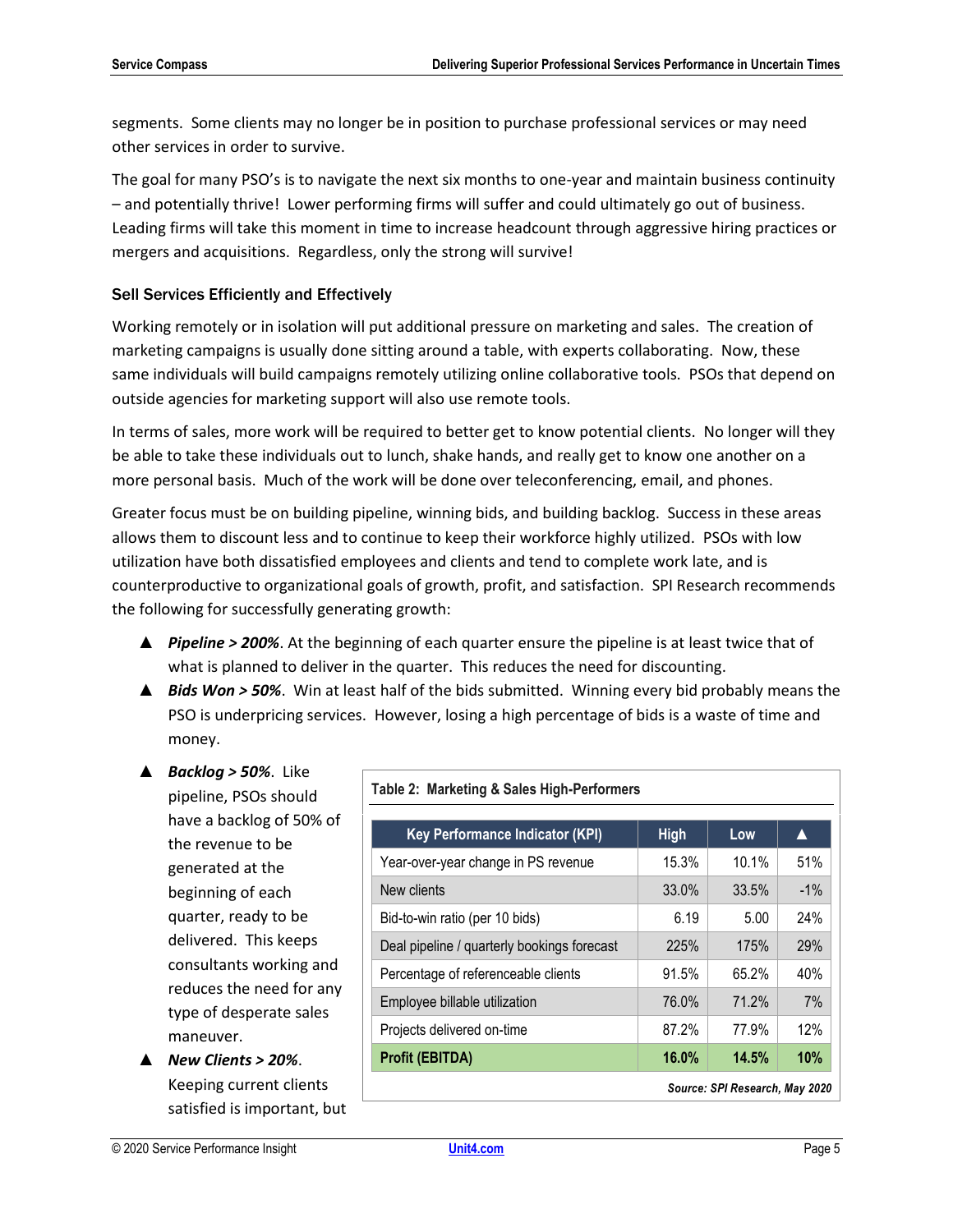so is generating new clients. Ideally, at least 20% of the clients are new, which enables the PSO to create and sell different types of services.

Table 2 highlights differences between leading organizations and their peers. While growth is significantly higher, new client penetration is not. This is because leading organizations are successful with the existing client base and can continue to add on services. But new clients are important.

#### <span id="page-7-0"></span>Hire Talent with Diverse Skills Who Can Work Remotely

With a limited supply of high-quality technology consultants, PS executives must work to build a talent portfolio – the recruitment, hiring, training, and maintaining of the best and brightest people – with both strong professional and personal skills. *The people hired must have the skills that are in demand and have the discipline to work remotely and potentially in isolation!* This change in operations calls for greater communication and collaboration of all individuals.

The new business climate will add pressure on the hiring process. Face-to-face interviews will now be conducted through teleconferencing. This situation may make it more difficult to get to know potential employees on a personal basis. However, because most of the information will be electronic, the information systems should be able to manage all of the data and perhaps use Artificial Intelligence (AI) tools to search for specific candidates with specific skills. While teleconferencing

<span id="page-7-1"></span>

| <b>Table 3: Talent High-Performers</b>  |             |                                |                  |
|-----------------------------------------|-------------|--------------------------------|------------------|
| <b>Key Performance Indicator (KPI)</b>  | <b>High</b> | Low                            | $\blacktriangle$ |
| Year-over-year change in PS headcount   | 12.5%       | $9.0\%$                        | 40%              |
| Percentage of referenceable clients     | 77.6%       | 69.5%                          | 12%              |
| Total attrition                         | $8.0\%$     | 15.2%                          | 47%              |
| Recommend company to friends/family     | 4.71        | 4.28                           | 10%              |
| Employee billable utilization           | 84.2%       | 68.8%                          | 22%              |
| Projects delivered on-time              | 82.9%       | 79.3%                          | 4%               |
| Project overrun                         | 6.8%        | 9.7%                           | 30%              |
| Use a standardized delivery methodology | 71.4%       | 67.1%                          | 7%               |
| Profit (EBITDA %)                       | 18.3%       | 14.1%                          | 29%              |
|                                         |             | Source: SPI Research, May 2020 |                  |

interviews should not be difficult, PS executives always prefer to both interview potential consultants in person, as well as see them in social situations such as a lunch to see how they respond.

Over the past decade training has shifted from classroom to over the web, with an increased number of training modules available to Internet users. This trend will continue, and while classroom training does have benefits in terms of employee interaction, the efficiency of remote training makes it better.

In order to optimize talent, SPI Research believes PSOs should do the following:

- ▲ *Voluntary annual attrition <5%*. Create a work environment where people do not feel compelled to leave, but rather feel compelled to grow into additional roles in the organization.
- ▲ *Involuntary annual attrition <5%*. Hire the right type of people in the first place with an understanding of their role going forward. Times change, and every hire isn't the quality one would expect. Therefore, there will usually be involuntary attrition, but it should be kept to a minimum.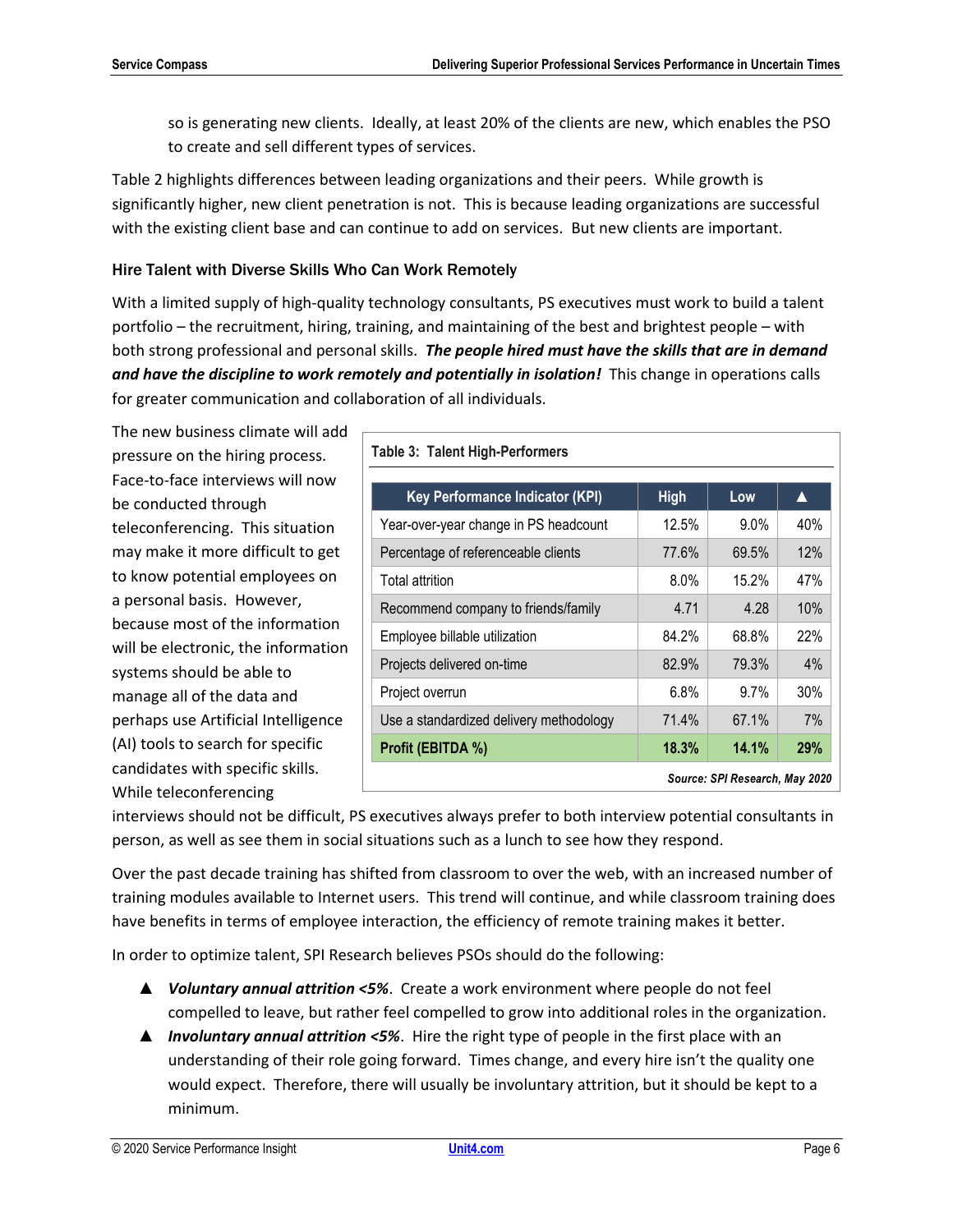- ▲ *Time from recruit to bill <60 days*. Recruiting was already difficult to begin with considering the talent shortage. Now it becomes increasingly difficult as interviews are conducted remotely and the process takes longer, which depletes the PSO of people focused on delivering services and adds cost to the organization.
- ▲ *Billable Utilization >75%*. Billable utilization is considered one of the most important metrics in professional services. With the right type of hiring and sales, employees should have over 75% billable utilization. However, over-hiring a particular skill or selling the wrong types of services can reduce billable utilization to low levels, which negatively impacts both profitability and

employee satisfaction. The key is to balance the three departments needs of sales and marketing, human resources, and service delivery. Those must be in alignment for the organization to maximize billable utilization. Table 4 highlights the importance of billable utilization to the organization.

<span id="page-8-1"></span>

| Table 4: Increase Billable Utilization     |             |                        |       |
|--------------------------------------------|-------------|------------------------|-------|
| <b>Key Performance Indicator (KPI)</b>     | Over<br>80% | <b>Under</b><br>$80\%$ |       |
| Survey %                                   | 25.1%       | 74.9%                  |       |
| Year-over-year change in PS revenue        | 12.1%       | 11.0%                  | 9%    |
| % of employees billable or chargeable      | 81.2%       | 72.7%                  | 12%   |
| Project duration (man-months)              | 36.7        | 23.8                   | 54%   |
| Projects delivered on-time                 | 82.6%       | 79.1%                  | $4\%$ |
| Project overrun                            | 8.3%        | 9.3%                   | 11%   |
| Annual revenue per billable consultant (k) | \$224       | \$208                  | 8%    |
| Profit (EBITDA %)                          | 18.4%       | 14.2%                  | 29%   |

#### <span id="page-8-0"></span>Deliver Services Remotely

Over the past decade PSOs have increased the percentage of time consultants deliver services remotely.

While PS leaders understand the importance of face-to-face interaction, in many cases a majority of the work can be done remotely. Remote service delivery capabilities enable consultants to serve multiple clients in the same day, without the need to travel to different locations. It also reduces overall travel time, which allows consultants to increase billable utilization by a couple hours a day at a minimum.

<span id="page-8-2"></span>

| <b>High</b> | Low      | $\blacktriangle$               |
|-------------|----------|--------------------------------|
|             |          |                                |
| 77.8%       | 70.6%    | 10%                            |
| 37.6        | 23.6     | 59%                            |
| 79.3%       | 64.5%    | 23%                            |
| 91.4%       | 76.4%    | 20%                            |
| $5.6\%$     | $10.1\%$ | 45%                            |
| \$247       | \$200    | 23%                            |
| 44.9%       | 33.7%    | 33%                            |
| 16.1%       | 14.5%    | 12%                            |
|             |          | Source: SPI Research. May 2020 |

Project delivery processes are likely to change, beginning with pre-project meetings to discuss strategy. Much of the work will be done via teleconferencing solutions. Scheduling will be done over the web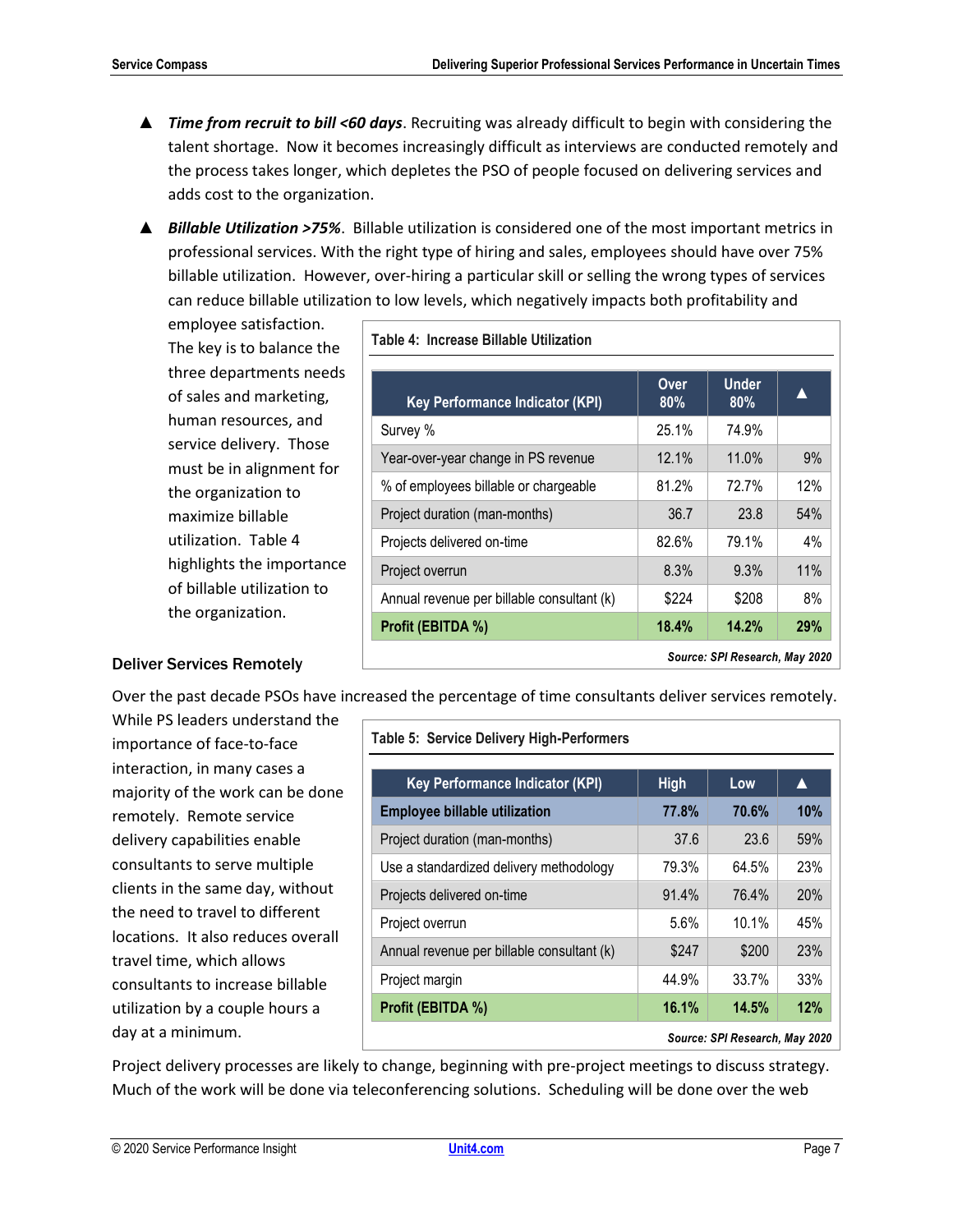utilizing cloud-based Professional Services Automation (PSA). As projects begin, consultants will depend more heavily on collaborative workspaces, managing projects from one source of data and submitting time and expense sheets electronically. The negative aspects of not working in the same room as clients should be outweighed by the efficiency gained by utilizing these technologies. Regardless, SPI Research recommends consultants regularly meet face-to-face with their clients to continue building relationships. There are other areas PSOs should work to achieve higher performance that include:

- ▲ *Project duration >20 man-months*. The larger the project in terms of people and duration, the easier it is to maximize billable utilization and revenue.
- ▲ *Standard delivery methodology use >90%*. It is now more important than ever for PSOs to utilize standardized (or structured delivery) methodologies to ensure consistent processes, quality, and timeliness of service delivery.
- ▲ *On-time delivery >90%*. Focus on schedule to ensure work is completed on time. When it is not, subsequent projects suffer as well as client satisfaction.
- ▲ *Project overrun <5%*. In order to maintain sufficient margin project costs must be managed.

## <span id="page-9-0"></span>Manage Financials in an Isolated Environment

As more people are disconnected and working remotely, it becomes increasingly difficult to track all of the capital spent. Ideally, PSOs utilize cloud solutions where everyone can more easily scan receipts, input costs or procure online, which feeds into the financial system from anywhere. Going forward, more procurement will be done electronically without the need for in-person buying. Much of what can and should be done will be done electronically, eliminating manual input. The coronavirus did not start this trend, but now has accelerated it.

Changes in how work will be done should greatly improve the ability to invoice and collect fees. Now, all of the information should be in electronic format, from time and expenses to automatic generation of invoices. Because this information should be collected daily, project profitability and project completion

percentages will be available in real-time. This new environment will greatly aid project managers and executives alike as they will better understand overall performance on individual projects. Many PSOs already invoice electronically, but recent economic and health circumstances make this process more prevalent in today's economy.

<span id="page-9-1"></span>

| Table 6: Financial Management High-Performers |             |       |      |  |
|-----------------------------------------------|-------------|-------|------|--|
| Key Performance Indicator (KPI)               | <b>High</b> | Low   |      |  |
| Year-over-year change in PS revenue           | 13.8%       | 10.5% | 32%  |  |
| Year-over-year change in PS headcount         | 10.2%       | 9.6%  | 6%   |  |
| Bid-to-win ratio (per 10 bids)                | 5.78        | 5.11  | 13%  |  |
| Employee billable utilization                 | 75.7%       | 71.2% | 6%   |  |
| Annual revenue per billable consultant (k)    | \$291       | \$181 | 61%  |  |
| Profit (EBITDA %)                             | 22.9%       | 10.5% | 118% |  |
| Source: SPI Research, May 2020                |             |       |      |  |

Table 6 highlights organizations performing well on the financial management. It is not just that the leader's profitability is significantly higher than their peers, it is the other aspects of their business as well. Revenue growth compared to headcount growth is significantly higher as these organizations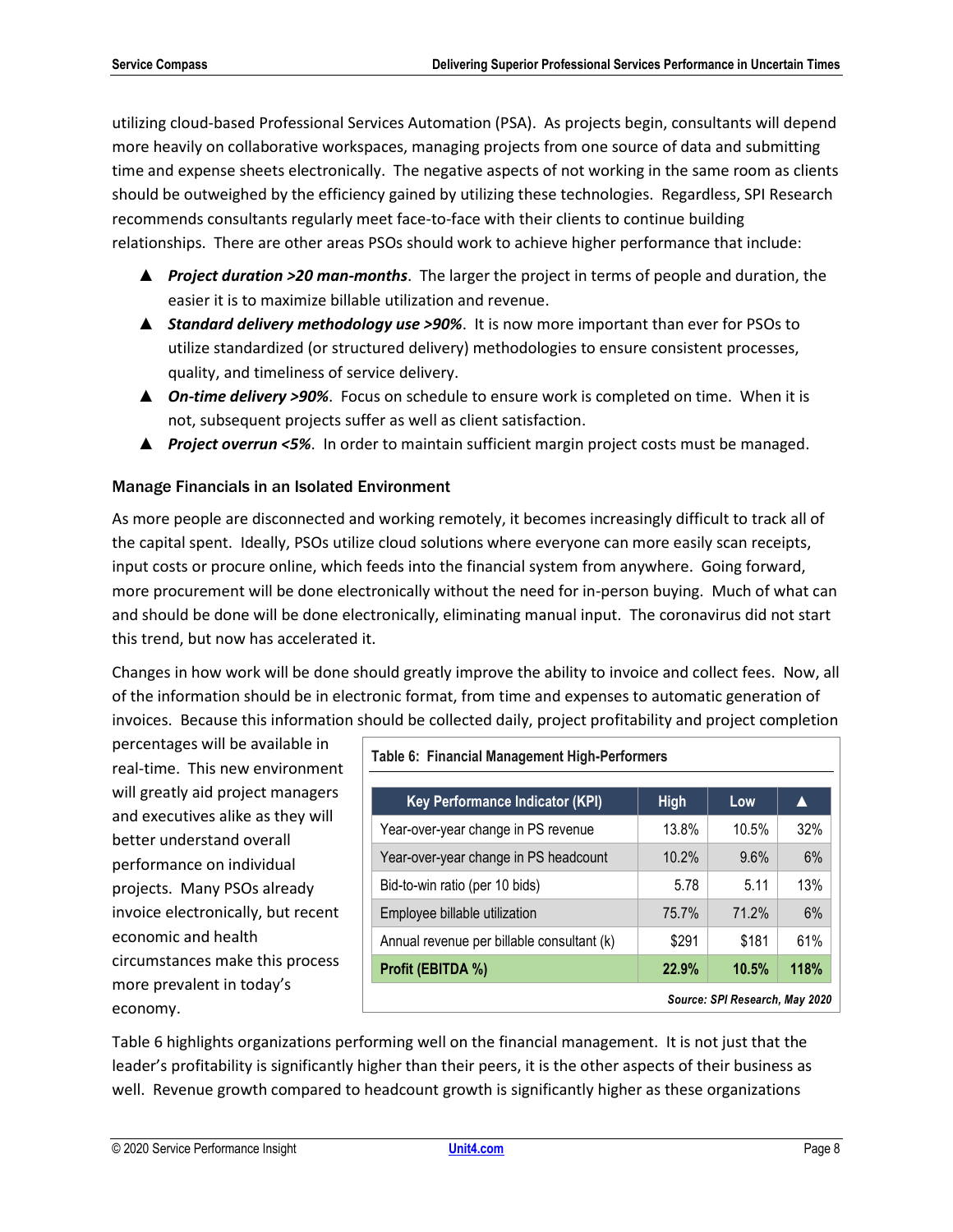better manage their people, which is their greatest cost. They are also much more successful at selling services and keeping their people highly utilized. All of this adds up to increased profitability.

To optimize financial performance, SPI Research recommends the following:

- ▲ *Revenue per consultant >\$210k*. SPI Research finds that PSOs that average over \$210,000 in revenue per employee generate much higher growth and profitability than those that do not. To generate this level of revenue per consultant, PSOs must have their employees highly utilized and at the right rate. Balance is always key to success.
- ▲ *Revenue per employee >\$170k*. Keeping revenue per employee over \$170,000 means the organization has right sized and overhead is kept at a manageable level. PSOs that cannot achieve this target tend to have lower profit ability on average.
- ▲ *Annual target achieved (revenue & margin) >100%*. The development, execution and management of plans is critical. Ideally, PSOs average between 95% and 105% of their plan objectives. Too low and the organization could face layoffs or elimination. Too high and employees might burn out. The key is to build and execute plans and continually monitor to see if modifications need to be made rather than wait for the plan to fall apart.
- ▲ *Profit (EBITDA) > 15%*. In 2020 profitability over 15% might be difficult for many PSOs, similar to what SPI Research saw in 2007. However, with the right plans, coupled with excellent hiring sales and execution, PSOs can meet their objectives.

## <span id="page-10-0"></span>Information Technology Has Become More Important Than Ever

There have been tools available for years that enable consultants to collaborate with other consultants and clients in order to achieve project success. However, they were more of a luxury back then, whereas now they might be a necessity. With fewer employees interacting at a corporate office or at a client site, the need to efficiently plan, sell, hire, and deliver becomes more complex. Without an excellent information infrastructure, where employees can all work with the same information, and have that information available in real-time, it could be very difficult for PSO's to succeed.

SPI Research tracks the tools PSOs use to run their business efficiently. The importance and need for specific tools to help PS executives plan, sell, staff, deliver and collect for fees is nothing new. However, delivering face-to-face services remotely has increased in importance during these critical times. Solutions such as Microsoft Teams and Zoom are excellent examples. Teams can work together collaboratively to meet client needs. Being able to conduct a face-to-face meeting over the Internet was something futuristic a decade or so ago. Now, it is commonplace.

Years ago, IT consultancies were the cobbler's children. They implemented information technology but did not embrace it internally. Now, everything is different. Information technology not only enables IT consultancies to manage capital, but it also helps them sell and deliver services more efficiently and effectively. The movement to the cloud creates a highly mobile workforce that has much greater access to information in order to make more accurate and timely decisions. Each day more consultancies move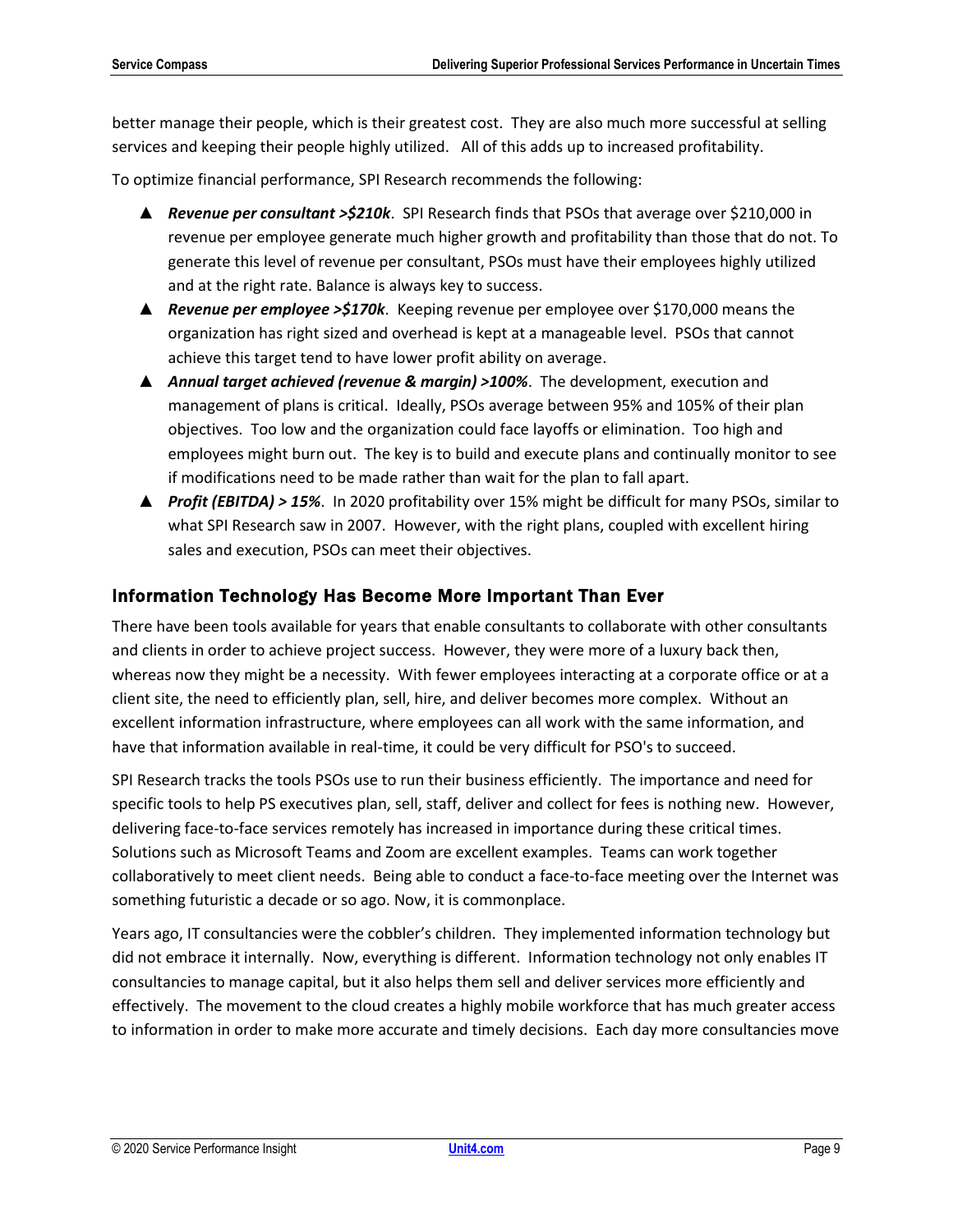to integrated technology solutions to manage all aspects of their business (Figure 4). Some of these include:

- *Business Intelligence (BI)*: Utilize information from each business application to assess, prioritize and implement a strategic plan to maximize resources, revenue growth and profit.
- *Client Relationship Management (CRM)*: Create marketing plans and sell based upon the most profitable services with the available and forecasted resources.
- *Human Capital Management (HCM)***:** Determine staffing requirements, then find, hire, train, and retain the most qualified resources for the types of work that are proposed and sold.

*Professional Services Automation (PSA)*:

<span id="page-11-1"></span>

Staff and deliver services that offer the highest quality and margins, as well as maximize billable utilization, which will also maximize revenue.

 *Corporate Financial Management (CFM)*: Manage and control every financial transaction in the PSO. Understand and optimize cash flow, determine the most profitable work sold, as well as analyze by client, consultant, region, and practice area. Efficiently report on all activities.

While companies in every industry leverage many of these solutions to run their business, PSOs are unique in their use of PSA. Table 7 compares PSOs that use PSA solutions to those that do not. As the table highlights, PSA can help improve not only service delivery, but revenue growth and profit because of the overall efficiency gained though greater execution of services.

<span id="page-11-2"></span>

| Table 7: Professional Services Automation (PSA) Drives Performance |                           |                      |     |
|--------------------------------------------------------------------|---------------------------|----------------------|-----|
| <b>Key Performance Indicator (KPI)</b>                             | <b>With</b><br><b>PSA</b> | $w$ /o<br><b>PSA</b> |     |
| New clients                                                        | 35.6%                     | 21.1%                | 69% |
| Deal pipeline / quarterly bookings forecast                        | 195%                      | 141%                 | 38% |
| Quarterly revenue target in backlog                                | 46.4%                     | 39.8%                | 16% |
| Employee billable utilization                                      | 72.8%                     | 67.6%                | 8%  |
| Annual revenue per billable consultant (k)                         | \$218                     | \$179                | 22% |
| Annual revenue per employee (k)                                    | \$180                     | \$143                | 26% |
| Profit (EBITDA %)                                                  | 15.5%                     | 12.0%                | 29% |
| Source: SPI Research, May 2020                                     |                           |                      |     |

#### <span id="page-11-0"></span>The True Value of Information Comes Through Integration

For years PSOs depended on best-of-breed solutions to meet their various needs in terms of sales, resource management, service delivery and finances. The market has evolved, and executives now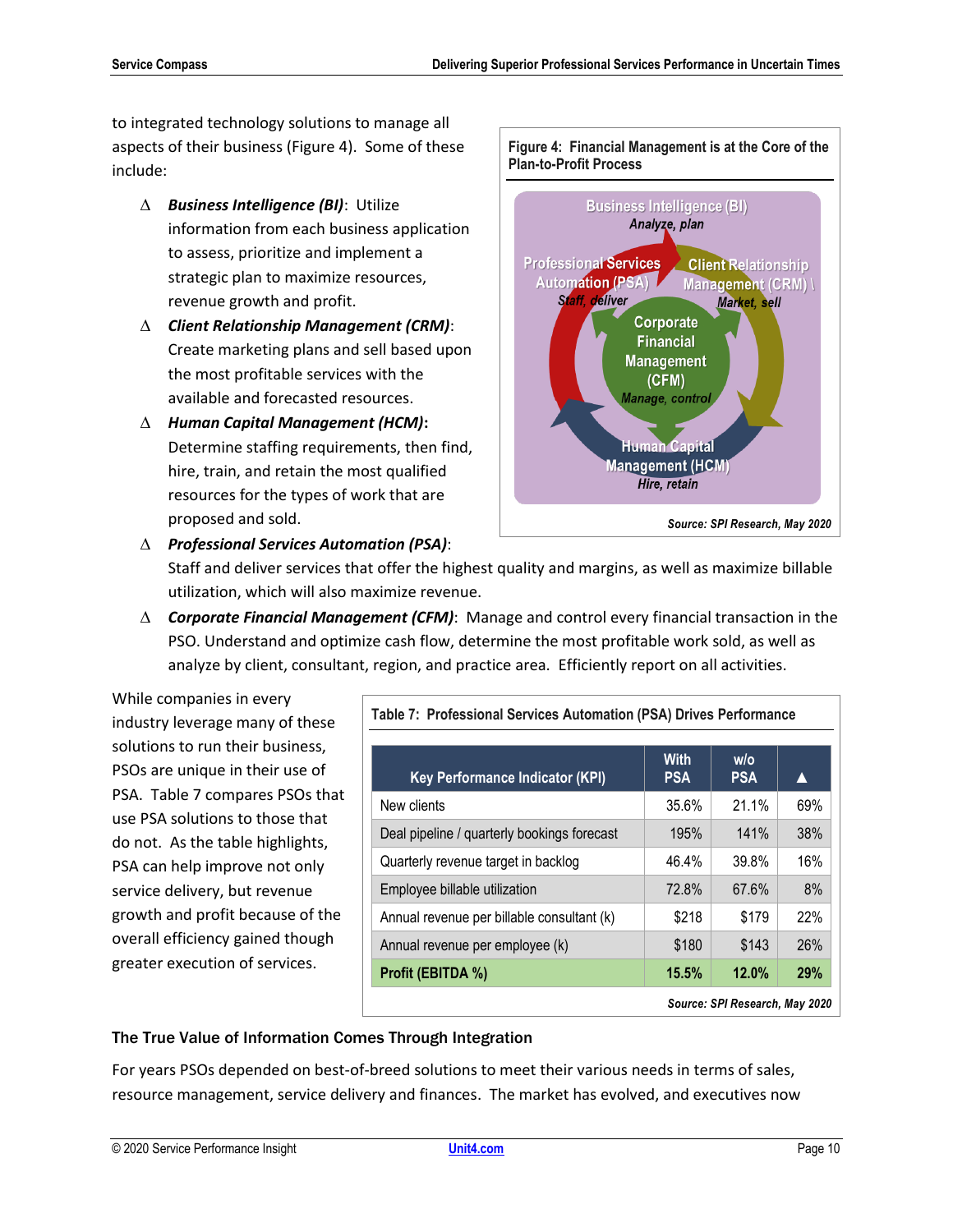understand the importance of integration. When information systems are integrated, visibility across the organization improves. It enables PS executives in all departments to understand the types of services being sold, their cost, duration, and margin. With this information availability to sales, human resources, delivery teams and financial executives, the PSO can do a much better job of planning, sales and delivering services while meeting revenue growth and profitability numbers, as well as monitoring both employee and client satisfaction. It is the attainment of these goals that helps PSOs grow and prosper over the long term.

If the information were in silos, unintegrated, each department would run their business the best they could. But everyone knows that executives can accomplish more if they understand issues that could impact them in the near and long-term, so that they can prepare and make changes to meet PS goals and objectives. Integration is the key. SPI Research has shown for almost 15 years the importance of

integration. In the latest benchmark survey, as highlighted in Table 8, integrating the PSA solution with the core financial management solution benefits the organization greatly. Similar could be said to integration of both CRM and HCM. It is the visibility that really drives these improvements and helps executives make changes in real time, versus waiting for weeks,

<span id="page-12-1"></span>

| Table 8: Integrated PSA Improves Performance to Higher Levels |                    |                        |            |  |
|---------------------------------------------------------------|--------------------|------------------------|------------|--|
| <b>Key Performance Indicator (KPI)</b>                        | Int.<br><b>PSA</b> | Not Int.<br><b>PSA</b> |            |  |
| Year-over-year change in PS revenue                           | 11.8%              | 9.5%                   | 23%        |  |
| Annual revenue per billable consultant (k)                    | \$224              | \$203                  | 11%        |  |
| Annual revenue per employee (k)                               | \$188              | \$157                  | 20%        |  |
| Project margin                                                | 38.5%              | 32.6%                  | 18%        |  |
| Profit (EBITDA %)                                             | 16.3%              | 12.7%                  | <b>29%</b> |  |
| Source: SPI Research, May 2020                                |                    |                        |            |  |

quarters or even years to understand what is happening.

# <span id="page-12-0"></span>Conclusions & Recommendations

2019 was an excellent year in Professional Services. However, success in one year does not translate to success in the next. The world has changed, maybe forever. Business will slowly but surely move to "the new normal." In the back of everyone's mind for the next 20 years will be the pandemic faced in 2020. As such, it is imperative that organizations in every industry plan and prepare contingencies for what could happen next. Employees safety is number one, but ensuring business continuity is also a very high priority. Having contingency plans in place helps, and with changes in the information technology landscape over the past decade, PSOs information infrastructure can support remote employees and clients – regardless of location. Most PS employees now do a significant portion of their service delivery remotely, which increases overall efficiency as they spend less time in transit and can support more clients in any given day or week. There will always be a need for meetings in-person. However, it is not as critical for them to take place on a daily basis.

# *At the core of this change will be information supporting the people, business process and capital. Videoconferencing and integrated business solutions offer PSOs the best chance to weather the pandemic storm and come out ahead in the future!*